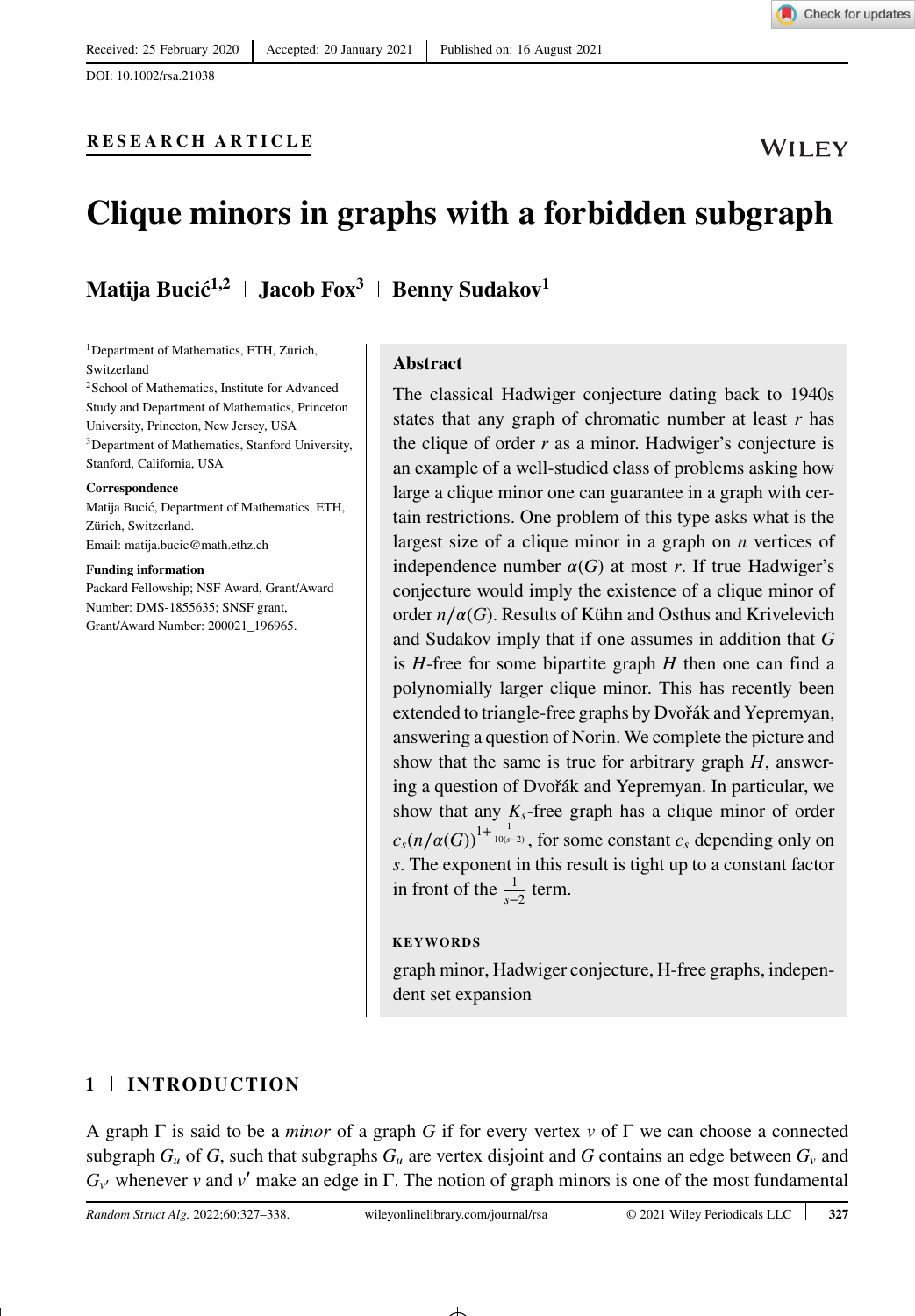concepts of modern graph theory and has found many applications in topology, geometry, theoretical computer science and optimization; for more details, see the excellent surveys [17,20]. Many of these applications have their roots in the celebrated Robertson–Seymour theory of graph minors, developed over more than two decades and culminating in the proof of Wagner's conjecture [26]. One of several equivalent ways of stating this conjecture is that every family of graphs, closed under taking minors can be characterized by a finite family of excluded minors. A forerunner to this result is Kuratowski's theorem [14], one of the most classical results of graph theory dating back to 1930. In a reformulation due to Wagner [31] it postulates that a graph is planar if and only if neither  $K_5$  nor  $K_{3,3}$  are its minors.

Another cornerstone of graph theory is the famous 4-color theorem dating back to 1852 which was finally settled with the aid of computers in 1976 by [2]. It states that every planar graph *G* has chromatic number<sup>[1](#page-1-0)</sup> at most four. In light of Kuratowski's theorem, Wagner [30] has shown that in fact the 4-color theorem is equivalent to showing that every graph without  $K_5$  as a minor has  $\chi(G) \leq 4$ . In 1943 Hadwiger proposed a natural generalization, namely that every graph with  $\chi(G) \geq r$  has  $K_r$  as a minor. Hadwiger's conjecture is known for  $r \le 5$  (for the case of  $r = 5$  see [27]) but despite receiving considerable attention over the years it is still widely open for  $r \ge 6$ , see [28] for the current state of affairs.

In this paper we study the question of how large a clique minor can one guarantee to find in a graph *G* which belongs to a certain restricted family of graphs. A prime example of this type of problems is Hadwiger's conjecture itself. Another natural example asks what happens if instead of restricting the chromatic number we assume a lower bound on the average degree. Note that  $\chi(G) \geq r$  implies that *G* has a subgraph of minimum degree at least  $r - 1$ . So the restriction in this problem is weaker than in Hadwiger's conjecture and we are interested in how far can this condition take us. This question, first considered by Mader [18] in 1968, was answered in the 1980s independently by Kostochka [12] and Thomason [29] who show that a graph of average degree *r* has a clique minor of order  $\Theta(r/\sqrt{\log r})$ . This is best possible up to a constant factor as can be seen by considering a random graph with appropriate edge density (whose largest clique minor was analyzed by Bollobás, Catlin, and Erdős in  $[6]$ ).

This unfortunately means that this approach is not strong enough to prove Hadwiger's conjecture for all graphs. For almost four decades, bounding the chromatic number through average degree and using the Kostochka–Thomason theorem gave the best known lower bound on the clique minor given the chromatic number. Very recently, Norin, Postle, and Song [21] got beyond this barrier and in a series of works [24,25]. Postle obtained the currently best result, by showing that every graph of chromatic number *r* has a clique minor of size Ω(*r*∕(log log *r*) <sup>6</sup>). This still falls short of proving Hadwiger's conjecture for all graphs.

However, if we impose some additional restrictions on the graph it turns out we can do much better. One of the most natural restrictions, frequently studied in combinatorics, is to require our graph *G* to be *H*-free for some other, small graph *H*. This problem was first considered by Kühn and Osthus [16] who showed that given  $s \le t$  every  $K_{s,t}$ -free graph with average degree r has a clique minor of order  $Ω(r^{1+2/(s-1)}/log<sup>3</sup>r)$ . The polylog factor in this result was subsequently improved by Krivelevich and Sudakov [15] who obtained in a certain sense the best possible bound. They also obtain tight results, for the case of  $C_{2k}$ -free graphs. These results show Hadwiger's conjecture holds in a stronger form for any *H*-free graph, provided *H* is bipartite. On the other hand, if *H* is not bipartite then taking *G* to be a random bipartite graph shows that the bound of Kostochka [12] and Thomason [29] cannot be improved.

<span id="page-1-0"></span><sup>&</sup>lt;sup>1</sup>The chromatic number of a graph *G*, denoted  $\chi(G)$ , is the minimum number of colors required to color vertices of *G* so that there are no adjacent vertices of the same color.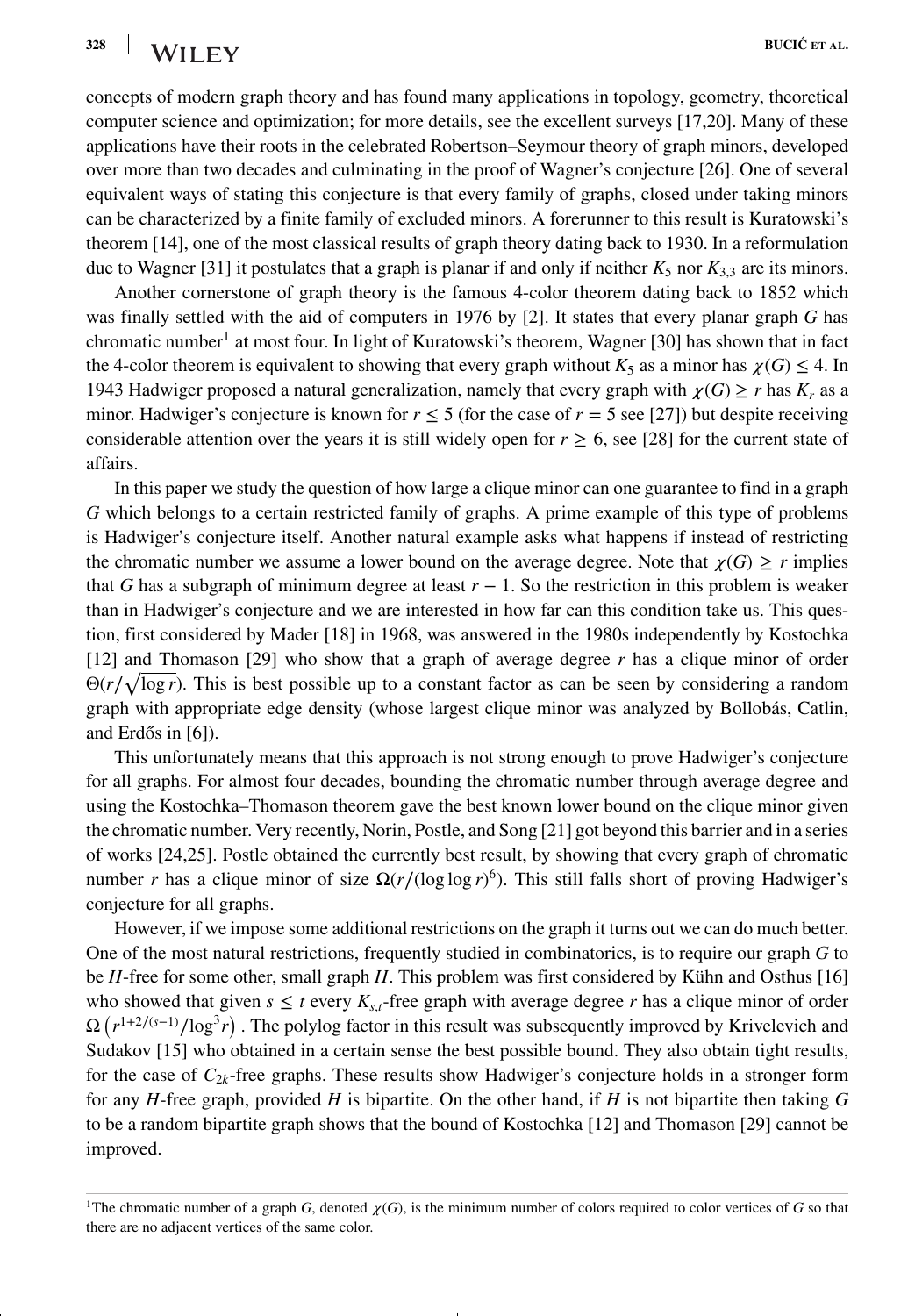A natural next question is whether we can do better if we assume a somewhat stronger condition than a bound on the average degree or the chromatic number. A natural candidate is an upper bound on  $\alpha(G)$ , the size of a largest independent set in *G*. Indeed, the chromatic number of a graph *G* is at least  $n/\alpha(G)$ . An old conjecture, which is implied by Hadwiger's conjecture (see [28]) states that if  $\alpha(G) \leq r$  then *G* has a clique minor of order *n*/*r*. Duchet and Meyniel [7] showed in 1982 that this conjecture holds within a factor of 2, which was subsequently improved by [3,4,9–11,19,22,23,32], most notably Fox [9] gave the first improvement of the multiplicative constant 2. Building upon the ideas of [9], Balogh and Kostochka [3] obtain the best known bound to date.

In light of these results, Norin asked whether in this case assuming additionally that *G* is triangle-free allows for a better bound. This question was answered in the affirmative by Dvorák and *̌* Yepremyan [8] who show that for  $n/r$  large enough, a triangle-free *n*-vertex graph with  $\alpha(G) \leq r$  has a clique minor of order  $(n/r)^{1+\frac{1}{26}}$ . They naturally ask if the same holds if instead of triangle-free graphs we consider  $K_s$ -free graphs. We show that this is indeed the case.

**Theorem 1.** Let  $s \geq 3$  be an integer. Every  $K_s$ -free n-vertex graph G with  $\alpha(G) \leq r$  has a clique minor of order at least (n/r)<sup>1+  $\frac{1}{10(s-2)}$ </sup>, provided n/*r* is large enough.

For the case of  $s = 3$  our result has a simpler proof and gives a better constant in the exponent compared to that in [8]. As an additional illustration we use our strategy to obtain a short proof of a result of Kühn and Osthus [16] about finding clique minors in  $K_{s,t}$ -free graphs. The above-mentioned two examples put quite different restrictions on the structure of the underlying graph, nevertheless our approach performs well in both cases. This leads us to believe that our strategy, or minor modifications of it, could provide a useful tool for finding clique minors in graphs under other structural restrictions as well. The strategy is simple enough to be worth describing in the Introduction.

### **1.1 Method**

Given a graph *G* our strategy for finding minors of large average degree goes as follows:

- **1.** We independently color each vertex of *G* red with probability *p* and blue otherwise.
- **2.** Each blue vertex chooses independently one of its red neighbors (if one exists) uniformly at random.

This decomposes the graph into stars, either centered at a red vertex with leaves being the blue vertices, which have chosen the central vertex as their red neighbor or being isolated blue vertices which had no red neighbors to choose from. We obtain our random minor  $\mathcal{M}(G, p)$  by contracting each star into a single vertex and deleting the isolated blue vertices.

We note that similar strategies were employed by both Kühn and Osthus [16], and Dvořák and Yepremyan [8]. Our strategy above streamlines their approaches for finding dense minors. This helps us to develop a new way of analyzing the outcome, allowing us to answer the above question of Dvorák *̌* and Yepremyan [8] as well as to obtain simpler proofs of the results of both [8,16].

### 1.1.1 Notation

For a graph *G*, we denote by  $V(G)$  its vertex set and by  $E(G)$  its edge set and by  $\delta(G)$ ,  $d(G)$  and  $\Delta(G)$ its minimum, average and maximum degree. For  $v \in V(G)$  let  $d_G(v)$  be the degree of v in G (we often write just  $d(v)$  when the underlying graph is clear). If  $V(G)$  is red-blue colored, we denote by  $d_r(v)$  the number of red neighbors of *v*. For a subset  $S \subseteq V(G)$ , let  $N(S)$  be the set of vertices adjacent to at least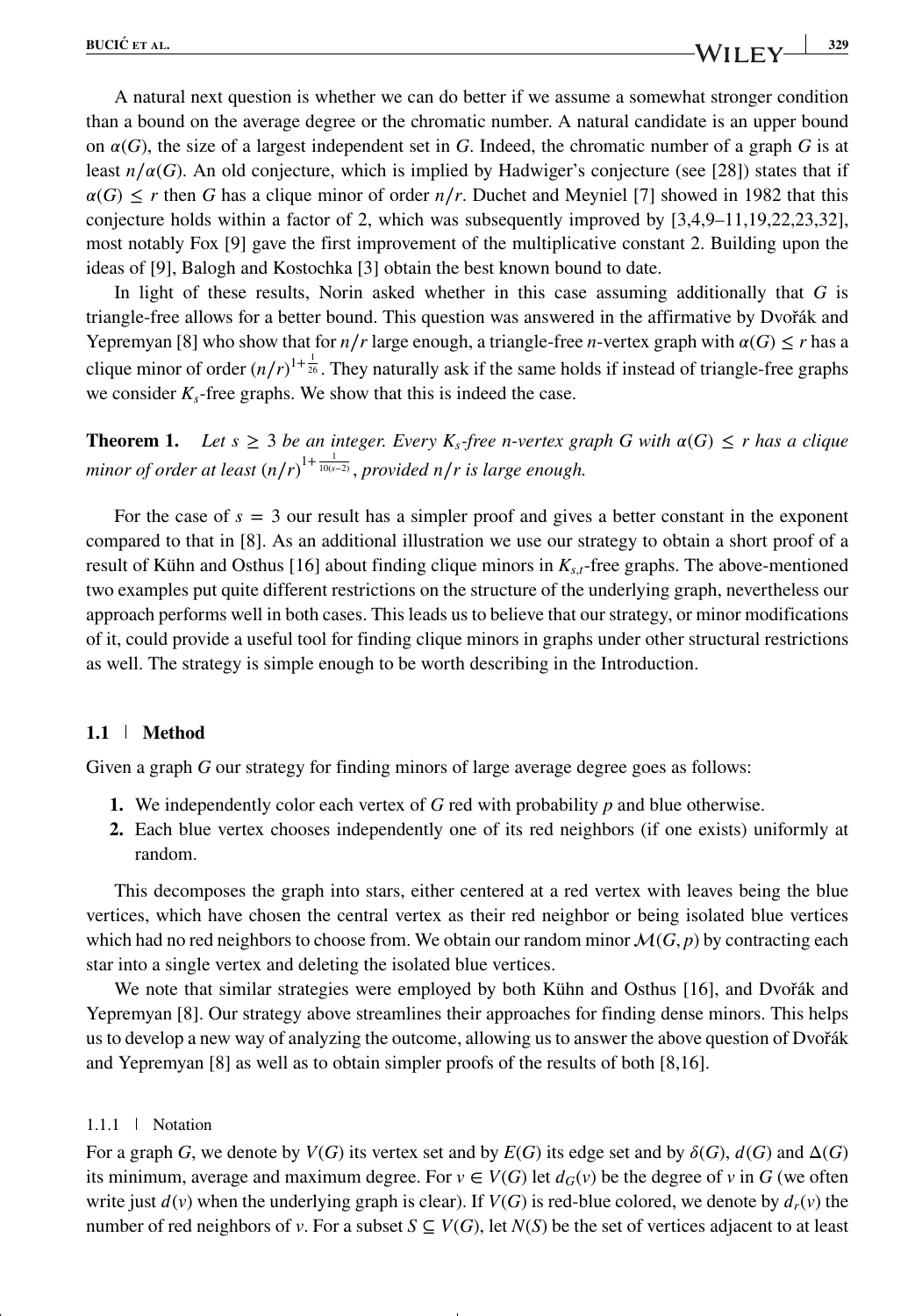one vertex in *S*. For us an  $\ell$ -path is a path of length  $\ell$ , which consists of  $\ell$  edges and  $\ell + 1$  vertices. For a path  $v_1v_2$  …  $v_n$  we say  $v_1$  and  $v_n$  are its endvertices and  $v_2$ , …,  $v_{n-1}$  are its internal vertices.

### **2 SETTING UP THE FRAMEWORK AND AN EXAMPLE**

We begin the section by stating some well-known tools which we are going to use.

**Lemma 1** (Chernoff bound, for a proof see [1])**.** *Let X*1*,* … *, X be independent random variables, taking value 1 with probability p and 0 otherwise and let*  $X = \sum_{i=1}^{d} X_i$ *. Then*  $\mathbb{P}(X > 2pd) \le e^{-pd/3}$  *and*  $\mathbb{P}(X < \frac{1}{2}pd) \leq e^{-pd/8}.$ 

**Lemma 2.** *Every graph G has a spanning bipartite subgraph in which every vertex has degree at least half as big as it had in G.*

**Theorem 1** (Kövári–Sós–Turán [13]). Let  $s \leq t$  be positive integers. Every bipartite graph with parts *of size n and at least*  $(t-1)n^{2-1/s}$  + *sn edges has*  $K_{s,t}$  *as a subgraph.* 

We now introduce some notation and give an overview of how we analyze  $\mathcal{M}(G, p)$ .

If *G* has *n* vertices, then  $M \sim \mathcal{M}(G, p)$  will almost surely have roughly *np* vertices. In terms of edges, any edge *xy* of *G* which got both its endpoints colored blue will become an edge in *M* between the red vertices that *x* and *y* picked (assuming *x* and *y* each have red neighbors). This means that, provided we pick *p* carefully, *M* will have roughly as many edges as *G*. The main issue is that *M* might not be a simple graph. In other words, between some vertices of *M* there could be many parallel edges and the main part of the analysis of the above process is to control the number of such parallel edges.

Given  $M \sim \mathcal{M}(G, p)$ , we say that a 3-path *vxyu* in G is *activated* if both vertices *v* and *u* got colored red, both vertices *x* and *y* got colored blue and *x* chose *v* and *y* chose *u* as their red neighbors. Note that a path *vxyu* being activated means there is an edge between *v* and *u* in *M*. With this in mind our general strategy for the analysis of  $\mathcal{M}(G, p)$  will be to try to find a collection P of many 3-paths in our graph, such that not too many of these paths have the same endvertices. The chance that a fixed 3-path activates will be rather small, but the chance that two such paths simultaneously activate is even smaller. This means that with the right choice of parameters we still expect to see many activated paths from  $P$  but only very few between the same pairs of vertices, which lets us conclude there are many edges in *M* but few parallel ones. The key part of the approach is to choose  $P$  correctly, which will depend on the assumptions we make on our graph *G*. The technical part of the approach is mostly contained in the following two lemmas. The first one gives a lower bound on the probability that a single 3-path activates while the second gives an upper bound on the chance that several paths with same endvertices activate simultaneously.

**Lemma 3.** Let G be a graph with  $\Delta(G) \leq d$ . The chance that a path vxyu activates in  $\mathcal{M}(G, p)$  is at *least*  $\frac{1}{2^7 d^2}$  given  $\frac{4}{d} \leq p \leq \frac{1}{2}$ .

*Proof.* Let us first consider what happens in the coloring stage of our procedure. We say that a coloring is well-behaved (w.r.t. *vxyu*) if *v*, *u* got colored red, *x*, *y* got colored blue and both  $d_r(x)$ ,  $d_r(y) \le$  $2pd + 2$ . The probability that the right colors got assigned to *v*, *x*, *y*, *u* is  $p^2(1-p)^2$  and given this the probability that  $d_r(x) > 2p(d-2) + 2$  is by Chernoff bound (Lemma 1) at most  $e^{-p(d-2)/3} \le e^{-pd/4}$ (note that  $d \ge \frac{4}{p} \ge 8$ ), since *x* has at least  $d - 2$  neighbors which are not yet colored or are colored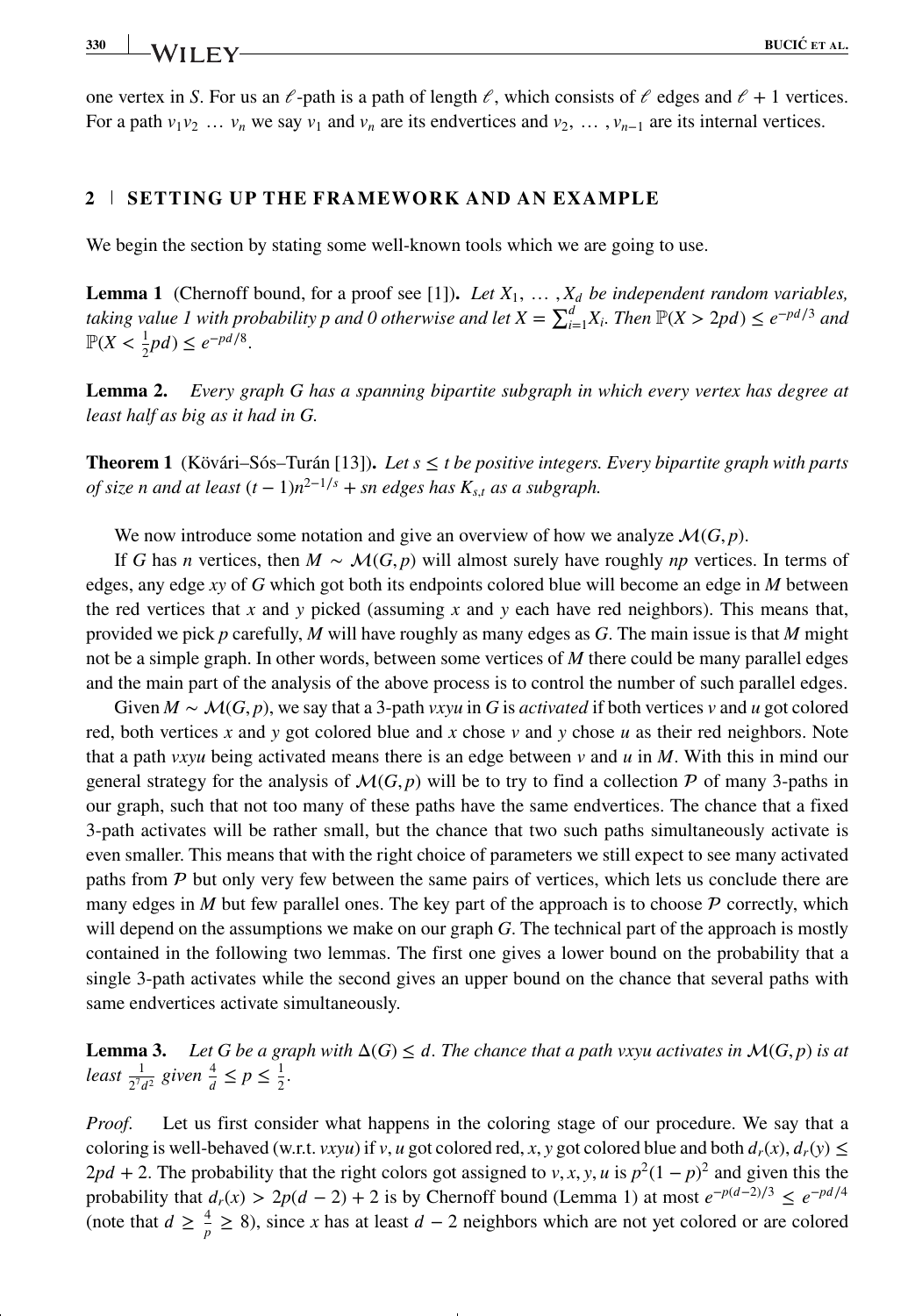blue. So the probability that a coloring is well-behaved is at least

$$
p^2(1-p)^2(1-2e^{-pd/4}) \ge p^2/16.
$$

Given that we have obtained a well-behaved coloring in the first stage, the probability that *vxyu* activates is at least  $\frac{1}{(2pd+2)^2} \ge \frac{1}{8p^2d^2}$ . So putting things together

$$
\mathbb{P}(vxyu \text{ activates}) \ge \frac{1}{8p^2d^2} \cdot \frac{p^2}{16} \ge \frac{1}{2^7d^2}.
$$

**Lemma 4.** Let G be a graph,  $d' \leq \delta(G)$  and P be a nonempty collection of 3-paths between vertices *v and u of G. If the set of internal vertices of all paths in has size m and* 2<sup>7</sup> *m* log *m < p*′ *then the chance that all paths in*  $P$  *simultaneously activate in*  $\mathcal{M}(G, p)$  *is at most*  $2p^2/(d'p/4)^m$ .

*Proof.* Let us denote the paths in P by  $vx_iy_iu$ . Let X denote the set of  $x_i$ 's and Y the set of  $y_i$ 's. The condition of the lemma tells us that  $|X \cup Y| = m$ . Notice that all paths in  $vx_iy_iu$  simultaneously activate only if  $v, u$  get colored red, each vertex in  $X \cup Y$  gets colored blue, all vertices in  $X$  choose  $v$  as their red neighbor and all vertices in *Y* choose *u* as their red neighbor. In particular, unless  $X \cap Y = \emptyset$  the probability of simultaneous activation is 0. So we may assume  $X \cap Y = \emptyset$ .

We say that a coloring is feasible if  $v, u$  get colored red and all vertices in  $X \cup Y$  get colored blue. We say it is well-behaved if in addition all vertices in  $X \cup Y$  have at least  $(d' - m)p/2$  red neighbors. The probability that a coloring is feasible is  $p^2(1-p)^m$ . Given that a coloring is feasible the probability that  $d_r(v) < p(d' - m)/2$  for a vertex  $v \in X \cup Y$  is by Chernoff bound (Lemma 1) at most  $e^{-p(d'-m)/8} \leq e^{-pd'/16}$ , since *v* has at least  $d'-m$  neighbors for which we still don't know the color or we know are red. So the probability that a coloring is not well-behaved given that it is feasible is by a union bound at most

$$
me^{-pd'/16} \le \frac{m}{(d'p)^m},
$$

which follows since  $2^7 m \log m < pd'$  implies  $pd'/\log (pd') > 16m$ , using the fact that  $m \geq 2$ .

Given a well-behaved coloring the probability that each vertex in  $X \cup Y$  chooses the right red neighbor is at most  $\left(\frac{4}{d'p}\right)$  $\int_{0}^{m}$  since  $(d' - m)p/2 \ge d'p/4$ .

The chance that all paths in  $P$  activate given that the coloring is feasible is at most the probability that all paths in  $P$  activate given that the coloring is well-behaved plus the probability that the coloring is not well-behaved given it is feasible. By the above bounds, this probability is at most

$$
\frac{4^m}{(d'p)^m} + \frac{m}{(d'p)^m} \le \frac{2^{2m+1}}{(d'p)^m}.
$$

Finally, this implies that the chance that  $\mathcal P$  activates is at most  $\frac{2^{2m+1}}{(d'p)^m} \cdot p^2(1-p)^m \leq \frac{2^{2m+1}p^2}{(d'p)^m}$ .

### **2.1 Minors in**  $K_{s,t}$ **-free graphs**

In this subsection, we illustrate our approach by giving a simpler proof of a result of Kühn and Osthus [16] on dense minors in  $K<sub>s,t</sub>$ -free graphs *G*.

A graph *G* is said to be *almost regular* if  $\Delta(G) \leq 2\delta(G)$ .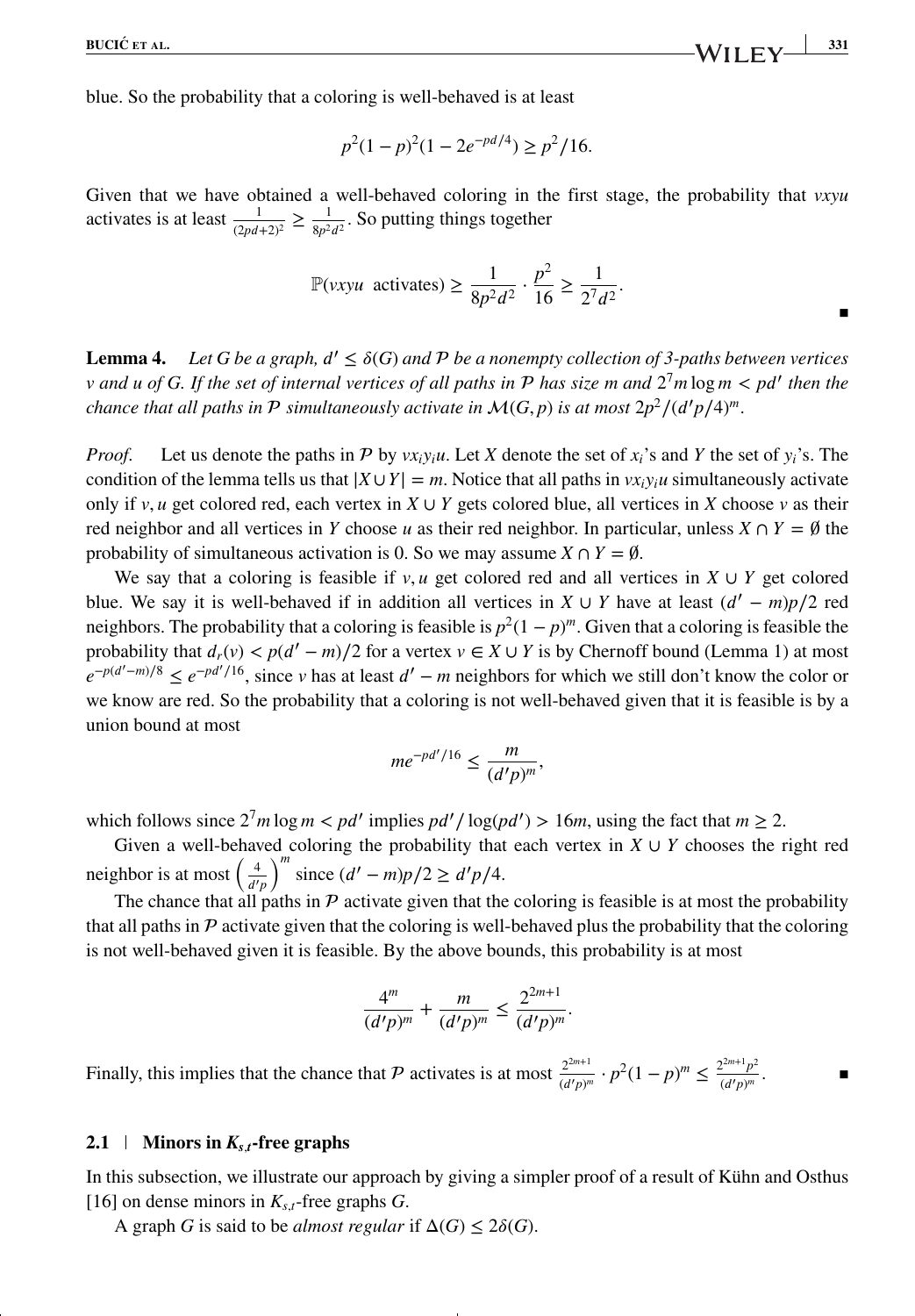**Theorem 2.** *For*  $2 \le s \le t$  *there is a constant c* =  $c(s, t) > 0$  *such that every*  $K_{s,t}$ *-free, almost regular* graph G with average degree d has a minor of average degree at least cd<sup>1+ $\frac{2}{s-1}$ </sup>.

*Proof.* We choose  $c = c(s, t) = \frac{1}{2^{56} s t^2}$ . If  $cd^{2/(s-1)} \le 1$  then *G* itself provides us with the desired minor. So we may assume that  $d^{2/(s-1)} \ge c^{-1} = 2^{56} st^2$ . While we will work with the above explicit value of *c*, for the sake of clarity a reader might assume throughout the argument that *d* is sufficiently large compared to *s* and *t*. We have  $d \leq \Delta(G) \leq 2\delta(G) \leq 2d$  which in particular gives  $\delta(G) \geq d/2$  and  $\Delta(G) \leq 2d$ . By Lemma 2 there is a spanning bipartite subgraph *G'* of *G* which has  $d(G') \geq d(G)/2$  $d/2$  and  $\delta(G')$  ≥  $\delta(G)/2$  ≥  $d/4$ .

Let us first observe a few easy counts, all but the first of which follow due to the number of fact  $G'$  is  $K_{s,t}$ -free.

**1** The number of 3-paths in *G*<sup> $\prime$ </sup> is at most  $2nd^3$ , where  $n = |G^{\prime}|$ .

This follows since the number of edges in *G*′ is at most *n*∕2 and for any choice of an edge as a middle edge of a 3-path we have at most  $4d<sup>2</sup>$  choices for its endvertices.

2 The number of cycles of length 6 is at most  $\frac{4}{3}$ tnd<sup>5−1/(*s*−1)</sup>.

Note that each path of length 3, of which there are at most  $2nd^3$ , completes into a 6-cycle in at most *t*(2*d*)<sup>2-1/(*s*-1)</sup> many ways (and we counted each cycle 6 times). This follows since given a 3-path from *v* to *u* each such cycle corresponds to an edge between neighborhoods of *v* and *u* both of which have size at most 2*d*. The subgraph induced by these neighborhoods is bipartite and  $K_{s-1,t}$ -free since any  $K_{s-1,t}$  together with *v* or *u* would constitute a copy of  $K_{s,t}$  in G. The claimed bound now follows by Kövári-Sós–Turán theorem (Theorem 1).

**3** The number of copies of  $K_{2,s}$  is at most *ntd<sup>s</sup>*.

This time we count, for every vertex  $v$  the number of stars  $K_{1,s}$  with center in the second neighborhood  $N_2$  and all leaves in the first neighborhood  $N_1$  of *v*. Let  $k = |N_2|$  and  $d_1, \ldots, d_k$  denote the number of neighbors of vertices in  $N_2$  within  $N_1$ . The number of our stars is equal to  $\sum_{s} \left( \frac{d_i}{s} \right)$ ) ≤  $t\left(\begin{array}{c} d(v) \\ s \end{array}\right)$ *s*  $\Big) \leq t \Big( \frac{2d}{a} \Big)$ *s*  $\left( \int \right) \leq 2td^s$  as otherwise we get a  $K_{s,t}$  in G. Taking the sum over all vertices and noticing we count each *K*2*,<sup>s</sup>* twice we get the claimed bound.

Let us consider  $M \sim \mathcal{M}(G', p)$  with  $p = 2^{12} \sqrt{t} d^{-\frac{1}{2(s-1)}} \leq 2^{12} \sqrt{t} c^{\frac{1}{4}} \leq \frac{1}{4}$ . Let *X* denote the expected number of activated 3-paths in *M*. Since *G*<sup> $\prime$ </sup> has at least *nd* /4 edges and each contributes a distinct activated 3-path, provided its endpoints are blue and have a red neighbor, we deduce

$$
\mathbb{E}X \ge (1-p)^2(1-2(1-p)^{d/4-1})nd/4 \ge (1-p)^2(1-2e^{-pd/8})nd/4 \ge nd/8.
$$

We say a 6-cycle in *G*′ activates if it consists of two edge-disjoint activated 3-paths. Let *Y* count the activated 6-cycles. The chance for two edge-disjoint 3-paths with endvertices *v, u* to simultaneously activate is at most  $2p^2/(dp/16)^4 = \frac{2^{17}}{p^2d^4}$ , by Lemma 4 (with  $m = 4$  and  $d' = d/4$ ), which applies since  $2^{12} \leq pd$ . Each cycle has three possible pairs of such paths so the chance that a 6-cycle activates is at most 3  $\cdot \frac{2^{17}}{p^2 d^4}$ . In particular,

$$
\mathbb{E}Y \le 2^{19} \t{t}nd^{1-1/(s-1)}/p^2.
$$

Given a star  $K_{1,s}$  that appears between neighborhoods of vertices  $v, u \in G'$ , we say it is activated for *v* and *u* if all 3-paths between *v* and *u* through an edge of the star activated. Let *Z* count the number of triples consisting of such a star and vertices  $v, u$  such that the star was activated for  $v, u$ . Each such triple corresponds to a  $K_2$ <sup>*s*</sup> with a vertex appended to one of its left vertices. In particular, there are at most  $4ntd^{s+1}$  plausible triples each of which activates with probability at most  $2p^2/(dp/16)^{s+1}$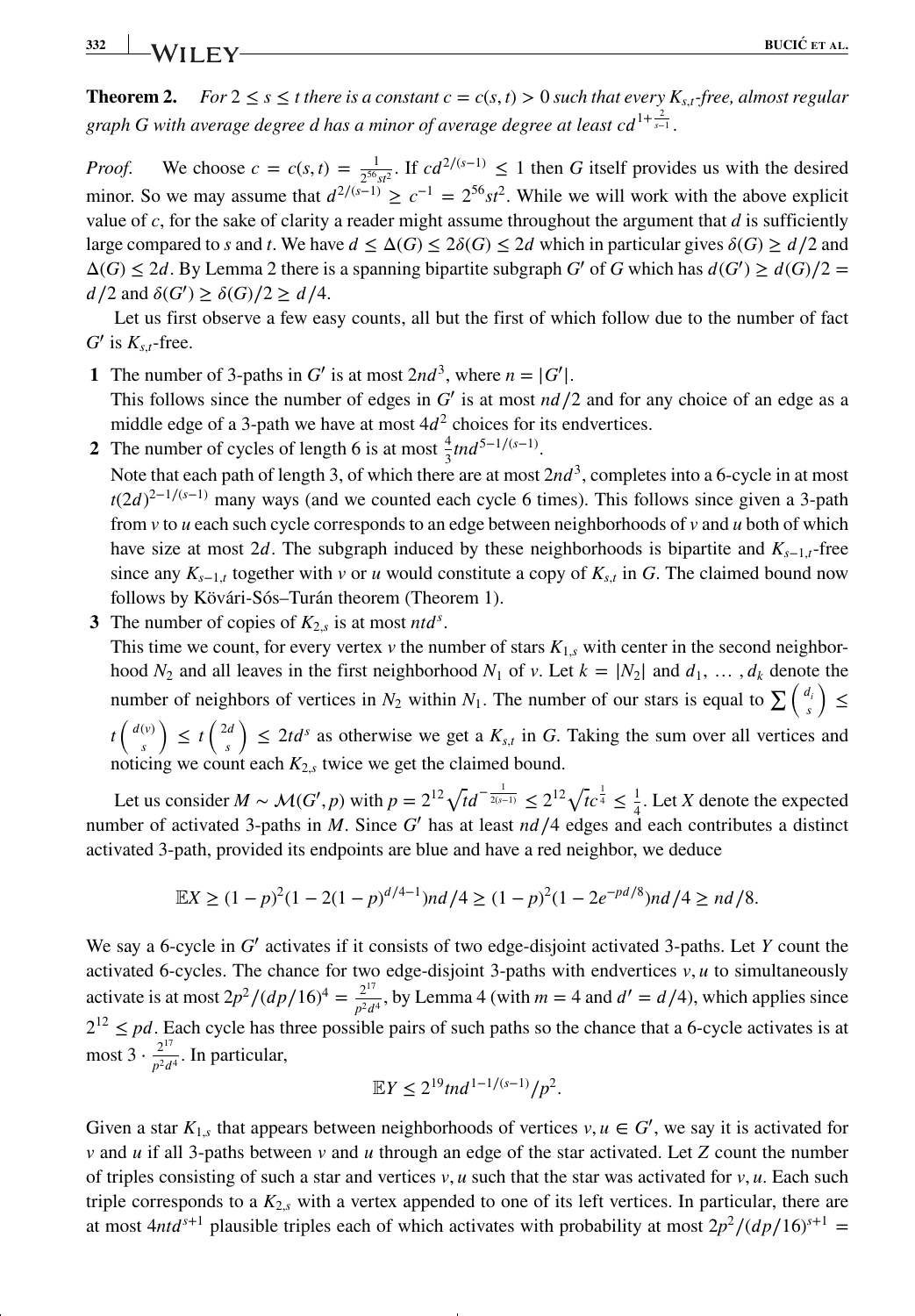$2^{4s+5}p^{1-s}d^{-s-1}$ , by Lemma 4 (with  $m = s + 1$  and  $d' = d/4$ ). Here we require  $2^9(s+1) \log(s+1) \leq pd$ in order to be able to apply the lemma, which holds since  $pd \geq 2^{12} \sqrt{d}$  and *d* is large enough compared to *s*. In particular we get

$$
\mathbb{E}Z \le 2^{4s+7} ntp^{1-s}.
$$

For every activated 6-cycle we delete a middle edge of an activated 3-path on the cycle, in total deleting at most *Y* edges. For every activated star we delete one of its edges, in total at most *Z* edges get deleted. So we are left with at least  $X - Y - Z$  edges in *M* so we know that the expected number of remaining edges is at least

$$
nd/8 - 2^{19}tnd^{1-1/(s-1)}/p^2 - 2^{4s+7}ntp^{1-s} = nd/8 - nd/32 - 2^{4s+7}ntp^{1-s}
$$
  
\n
$$
\ge nd/8 - nd/32 - nd/32 = nd/16,
$$

where the inequality is equivalent to  $d \geq 2^{4s+12}tp^{1-s}$  which after plugging in our choice of *p* is equivalent to  $d \ge t^{3-s} 2^{48-16s}$  which holds by our choice of *c*.

*Claim.* After this process, between any two vertices  $v, u \in M$  there are at most  $s - 1$  parallel edges.

*Proof.* To see why this is true consider the bipartite subgraph with left part consisting of blue neighbors of  $\nu$  which choose  $\nu$  as their red neighbor and the right part similarly consists of blue neighbors of *u* which picked *u* as their red neighbor. We let the edge set consist of edges of  $G'$  which were a middle edge of an activated 3-path from *v* to *u*. There are no two independent edges in this graph as otherwise we would have an activated 6-cycle in which we did not delete an edge. This means that this graph is a star. If the star had size *s* or more we would get an activated star for which we have not deleted an edge. So this graph is a star with at most  $s - 1$  edges.

This means that, after deleting all but one parallel edge between each pair of vertices, we are left with a simple graph with the expected number of edges at least  $\frac{nd}{16s}$ . Since we want to show this minor has large average degree, what remains to be done is to control the number of vertices in *M*. By the Chernoff bound (Lemma 1), *M* has more than 2*pn* vertices with probability at most *e*<sup>−</sup>*np*∕<sup>3</sup> and each such outcome can contribute at most  $n^2$  edges to our expectation. So we can find an outcome with at most 2*pn* vertices and at least  $\frac{nd}{16s} - n^2 e^{-np/3}$  edges. This gives us a minor of average degree at least

$$
\frac{d}{32sp} - np^{-1}e^{-np/3} \ge d^{1 + \frac{1}{2(s-1)}}/(2^{17}s\sqrt{t}) - p^{-2} \ge cd^{1 + \frac{1}{2(s-1)}}
$$

where in the first inequality we used  $npe^{-np/3} \le 1$  since  $np \ge dp \ge 12$ .

**Remark:** The above theorem holds also without the almost regularity condition as shown by [15]. The approach presented above with some additional ideas can be used to obtain an alternative, slightly simpler proof of this result. However, since this is a known result and the purpose of including the above argument was mainly for illustration, we chose not to include the details.

### **3 K***S***-M INOR-FREE CASE**

In this section, we prove our main result, Theorem 1. We state a slightly stronger version below that is more convenient to work with.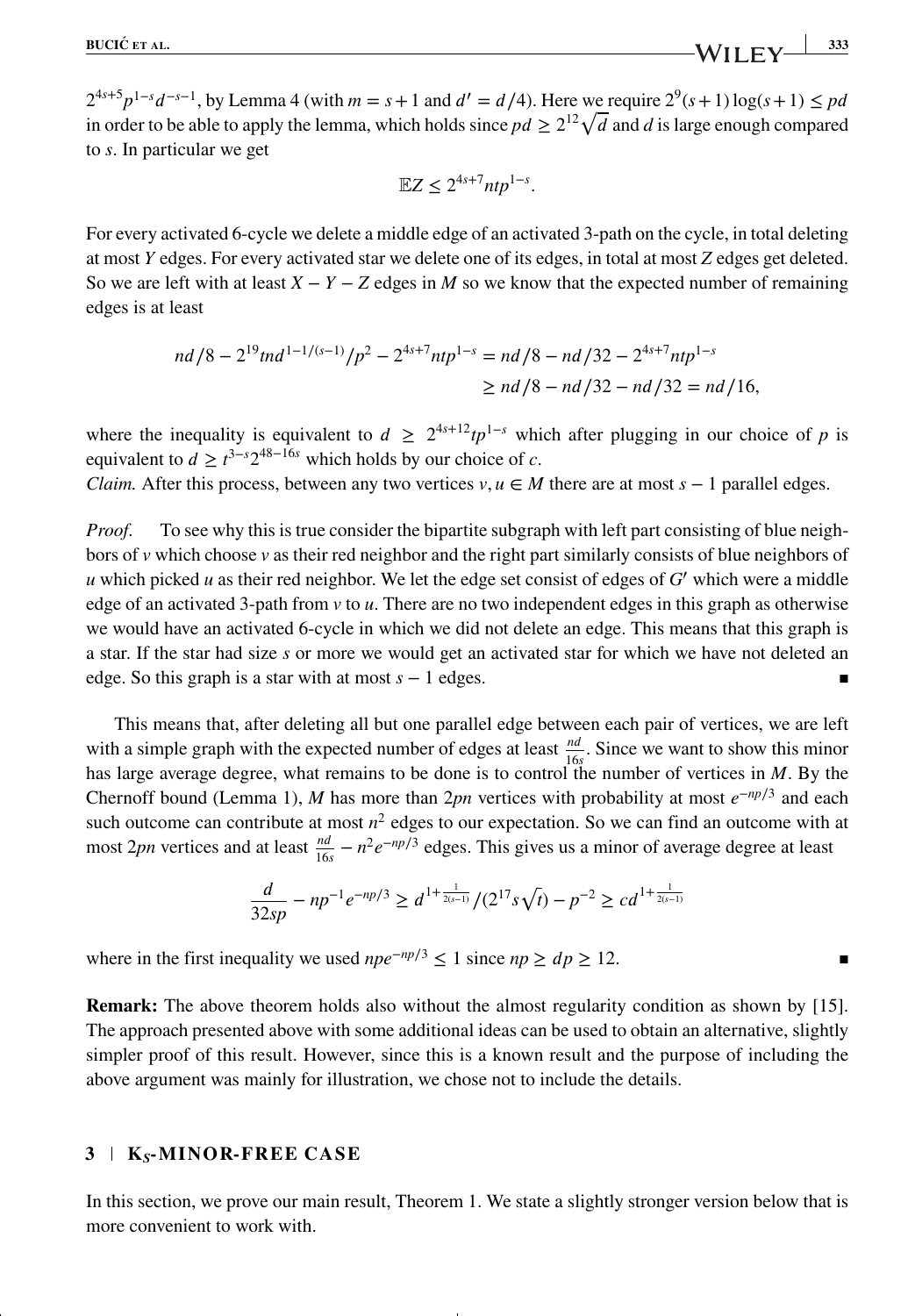**Theorem 3.** *Let*  $s \geq 3$  *be an integer,*  $\epsilon < \frac{1}{10(s-2)}$  *and d be large enough. Every*  $K_s$ -free graph G *without*  $K_d$  *as a minor has*  $\alpha(G) \ge \frac{n}{d^{1-\epsilon}}$ .

To see why this implies Theorem 1 choose  $d = (n/\alpha(G))^{1 + \frac{1}{10(s-2)}}$ . Theorem 3 implies that unless *G* has a *K<sub>d</sub>* as a minor we must have  $d \geq (n/\alpha(G))^{\frac{1}{1-\epsilon}}$  which is impossible since  $\frac{1}{1-\epsilon} > 1 + \frac{1}{10(s-2)}$ , and completes the argument. Note in particular that one may take the power of  $n/\alpha(G)$  in Theorem 1 to be anything smaller than  $\frac{1}{1-\epsilon}$  so smaller than  $\frac{1}{1-\frac{1}{10(s-2)}} = 1 + \frac{1}{10(s-2)-1}$  and we choose the slightly weaker statement for Theorem 1 for clarity.

In this setting we will need to take a slightly different approach when analyzing  $\mathcal{M}(G, p)$ . The reason is that when working with *Ks*-free graphs, we lack a good way of bounding the number of 3-paths between an arbitrary pair of vertices, which we previously obtained using the fact our graph was  $K_{s,t}$ -free. In the present setting we will use the fact that  $\alpha(G)$  is bounded to show that independent sets must expand well. Additionally, being *Ks*-free allows us to show that we can cover at least a half of any collection of vertices using few independent sets. With these two facts, we fix a vertex, consider a carefully selected collection of 3-paths starting at this vertex, and then repeat a similar argument as in the previous section to show that we expect to see many nonparallel edges incident to this vertex in *M*. The following standard Ramsey lemma quantifies the second fact mentioned above. We prove it for completeness.

**Lemma 5.** *Let s*  $\geq$  2*. It is possible to cover at least half of the vertices of any n-vertex K<sub>s</sub>-free graph*  $with$  at most  $4n^{1-\frac{1}{(s-1)}}$  *independent sets.* 

*Proof.* We will show that every  $K_s$ -free graph with *m* vertices contains an independent set of size at least  $m \frac{1}{s-1}$  /2. It follows that, as long as we have at least *n*/2 vertices left, we can find an independent set of size at least  $n^{1/(s-1)}/4$  and remove it from the graph. Once we stop we removed at most  $4n^{1-\frac{1}{(s-1)}}$ independent sets which cover at least half of the graph, as desired.

We prove the above claim by induction on *s*. For  $s = 2$  the graph being  $K_2$ -free means there are no edges so there is an independent set of size *m* as desired. Assume now that  $s \geq 3$  and that the lemma holds for  $s - 1$ . If there is a vertex which has degree at least  $m^{\frac{s-2}{s-1}}$  then, since we know its neighborhood is  $K_{s-1}$ -free, we are done by induction. On the other hand, if all vertices have degree less than  $m^{\frac{s-2}{s-1}}$ , then by Turán's theorem (see [1]) we know that there is an independent set of size  $\frac{m}{m^{\frac{s-2}{s-1}}+1} \geq m^{\frac{1}{s-1}}$ **s**−1 /2.

We will also make use of the result of Kostochka [12] and Thomason [29] mentioned in the introduction, which lets one pass from dense minors to clique minors.

# **Theorem 4.** *Every graph with average degree at least*  $(3 + o(1))t\sqrt{\log t}$  *has*  $K_t$  *as a minor.*

We say that a graph *G* is *d*-independent set expanding if for any independent set *S* in *G* we have  $|N(S)| \geq (d^{1-\epsilon}-1)|S|$ . We now prove our main result with a restriction on the maximum degree and assuming that independent sets of our graph expand. Both these assumptions will be easy to remove later.

**Theorem 5.** Let  $s \geq 3$  be an integer,  $\epsilon < \frac{1}{10(s-2)}$  and d be large enough. Every  $K_s$ -free, d-independent *set expanding graph G with*  $\Delta(G) \leq d$  *has*  $\widetilde{K}_d$  *as a minor.* 

*Proof.* Note first that since independent sets expand we have  $\delta(G) \ge d' = d^{1-\epsilon} - 1$ .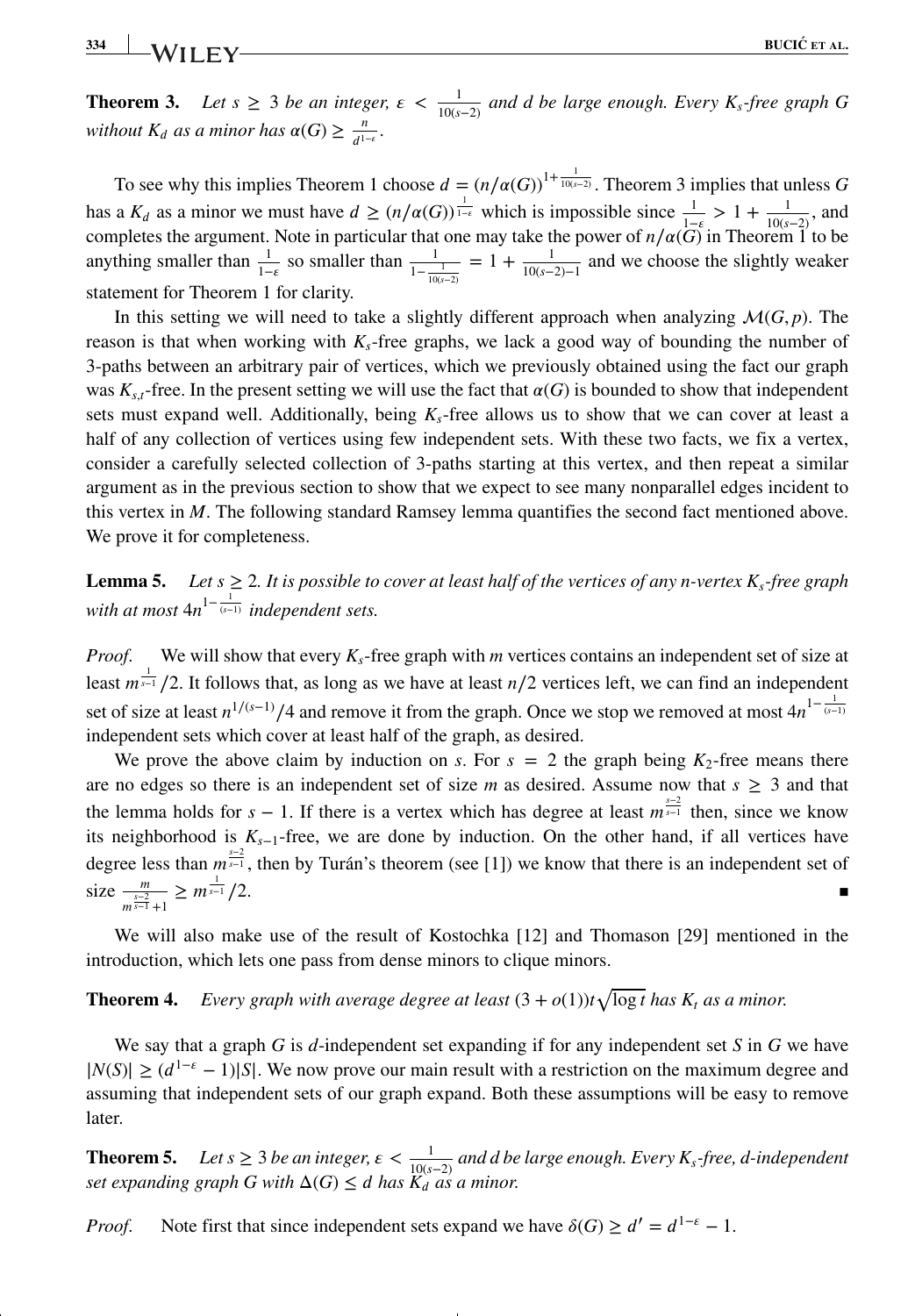

**FIGURE 1** Illustration of the result of the cleaning procedure for  $S_i$ , with a 3-path in  $P_i$  drawn bold. Every vertex in  $N_i$  has only one edge remaining towards  $S_i$ , so the remaining edges between  $S_i$  and  $N_i$  span stars. We mark at most one edge from each vertex *u* adjacent to  $S_{w,j}$  as permissible for  $S_{w,j}$ 

Fix a vertex *v*. Since *G* is  $K_s$ -free we know that  $N(v)$  must be  $K_{s-1}$ -free. By Lemma 5 this means there exist disjoint independent sets of vertices  $S_1, \ldots, S_t \subseteq N(v)$  such that  $|S_1| + \ldots + |S_t| \ge |N(v)|/2$ and  $t \leq 4|N(v)|^{1-1/(s-2)}$ .

Let  $N_i = N(S_i) \setminus (\{v\} \cup N(v))$ . For every vertex in  $N_i$  we delete all but 1 edge towards  $S_i$ , leaving us with at least  $|N_i|$  edges between  $S_i$  and  $N_i$  which split into stars with centers in  $S_i$ . In particular, this means that the remaining neighborhoods of vertices in  $S_i$  partition  $N_i$ . For each vertex  $w \in S_i$  we apply Lemma 5 to find a collection of at most  $t_w \leq 4d(w)^{1-1/(s-2)}$  disjoint independent sets  $S_{w,1}, \ldots, S_{w,t_w} \subseteq$ *N*(*w*) ∩ *N<sub>i</sub>* which cover at least half of *N*(*w*) ∩ *N<sub>i</sub>*, where we again used the fact that *N*(*w*) is *K<sub>s−1</sub>*-free. For every vertex in  $N_{w,j} := N(S_{w,j}) \setminus (\{v\} \cup N(v))$  we mark one of its edges towards  $S_{w,j}$  as *permissible* for  $S_{w,i}$ . See Figure 1 for an illustration. Note that despite what the figure might indicate we do allow  $N_{w,i}$ 's (so "third level" vertices) to intersect with some vertices among  $S_{w,i}$ 's (so "second level" vertices) however we require both sets to be disjoint from *v* and *N*(*v*).

We now build a collection of 3-paths  $P_i$  as follows. Every path in  $P_i$  starts with  $\nu$  then proceeds to  $a w \in S_i$  then to a vertex in  $S_w$ *j* for some *j* along one of the remaining edges between  $S_i$  and  $N_i$  and finally follows an  $S_{w,i}$ -permissible edge. Let us first show some properties of  $P_i$  that we will use.

*Claim* 1. Middle edges of paths in  $P_i$  span stars.

*Proof.* This is immediate since we removed all but one edge of each vertex in  $N_i$  towards  $S_i$ .

*Claim* 2. For any  $w \in S_i$  and  $u \in V(G) \setminus (\{v\} \cup N(v))$  there are at most  $4d^{1-\frac{1}{s-2}}$  paths in  $\mathcal{P}_i$  passing through *w* and ending with *u*.

*Proof.* This claim follows since the last edge of any such path in  $P_i$  must be  $S_{w,i}$ -permissible for some *j* and any vertex *u* sends at most one permissible edge towards each  $S_{w,j}$ . Therefore, there can be at most  $t_w \leq 4d^{-\frac{1}{s-2}}$  such paths in  $\mathcal{P}_i$ . ■

*Claim* 3.  $|P_i| \ge d'^2 |S_i|/4 - 2d'd$ .

*Proof.* This follows since any  $S_{w,i}$ -permissible edge gives rise to a distinct 3-path in our construction. Since we mark precisely one such edge for each vertex in  $N_{w,i}$  we get

$$
|\mathcal{P}_i| = \sum_{w \in S_i, j \in [t_w]} |N_{w,j}| \geq \sum_{w \in S_i, j \in [t_w]} (d' |S_{w,j}| - (d+1))
$$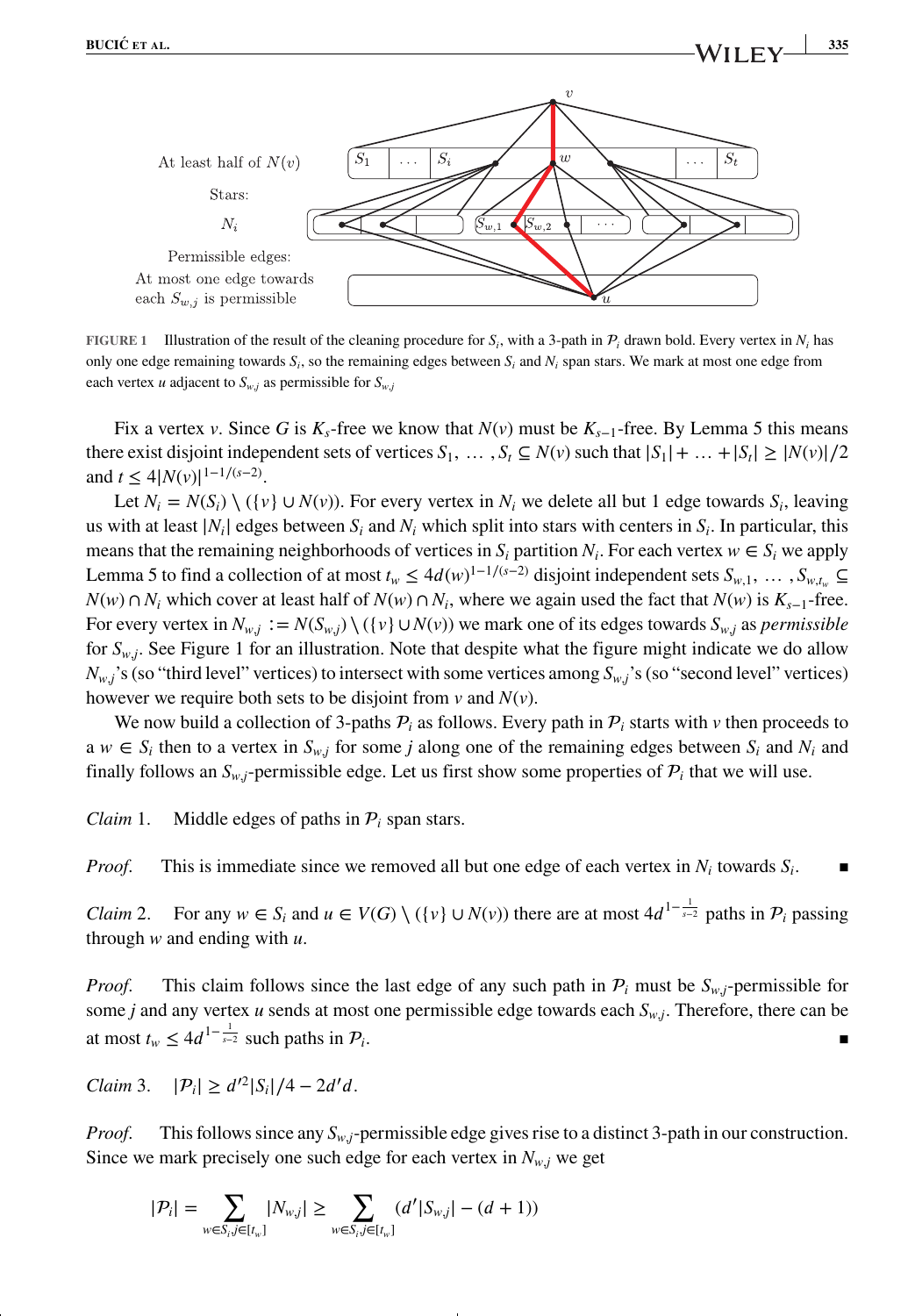**336 BUCIC´ ET AL.**

$$
\geq d' |N_i|/2 - |S_i| \cdot 4d^{1-1/(s-2)}(d+1)
$$
  
\n
$$
\geq d'^2 |S_i|/2 - d'(d+1) - |S_i| \cdot 8d^{2-1/(s-2)} \geq d'^2 |S_i|/4 - 2d'd
$$

where in the first inequality we used the fact  $S_{w,j}$  is independent so by the expansion property  $|N_{w,j}| \ge$  $d'|S_{w,j}| - |N(v)| - 1$ . In the second inequality we used the fact that  $\sum_{j \in [t_w]} |S_{w,j}| \ge |N(w) \cap N_i|/2$  and  $\cup_{w\in S_i} N(w)$  *⊇*  $N_i$  to bound the first term and  $t_w$  ≤ 4 $d^{1-1/(s-2)}$  to bound the second. In the third inequality we used  $|N_i| \ge |S_i|d' - (|N(v)| + 1)$  which holds by the expansion property since  $S_i$  is independent. In the last inequality we used  $\epsilon < \frac{1}{2(s-2)}$  and *d* (so also *d'*) large enough. ■

Let  $P := \bigcup_i P_i$ . Applying the above claim for each *i* we obtain that for large enough *d*:

$$
|\mathcal{P}| \ge \frac{d'^2}{4} \sum_{i=1}^t |S_i| - 2td'd \ge \frac{d'^3}{8} - 8d'd^{2-1/(s-2)} \ge \frac{d'^3}{16}.\tag{1}
$$

Let us fix another vertex *u* and look at the collection  $\mathcal{P}_{vu}$  of paths in  $\mathcal P$  ending in *u*. Let *X* be the set of vertices following  $v$  (so in  $N(v)$ ) on these paths and *Y* the sets of vertices preceding *u* on these paths. Since we excluded  $N(v)$  from our  $N_i$ 's we have  $X \cap Y = \emptyset$ . Consider the bipartite subgraph *B* with bipartition given by *X* and *Y* and edges coming from middle edges of paths in  $P_{vu}$ .

*Claim* 4.  $\Delta(B) \le 4d^{1-1/(s-2)}$ .

*Proof.* For any *w* in *X*, we know by Claim 2 that there are at most  $4d^{1-1/(s-2)}$  paths in  $\mathcal{P}_{uv}$  so *w* can have at most this many neighbors in *B*. For any vertex  $y \in Y$ , Claim 1 implies *y* has at most one edge towards any *S<sub>i</sub>*; in particular, it has degree at most  $t \leq 4d^{1-1/(s-2)}$  in *B*.

Let 
$$
p = 2^{10} d^{2\varepsilon - \frac{1}{2(s-2)}}
$$
 and  $M \sim \mathcal{M}(G, p)$ .

*Claim* 5. The probability that some path in  $P_{vu}$  activates for *M* is at least  $\frac{|P_{vu}|}{2^9d^2}$ .

*Proof.* Let  $a := |P_{vu}|$ , so by Claim 4 and the fact that parts of *B* have size at most *d*, we get  $|E(B)| = a \le 4d^{2-1/(s-2)}$ . We trivially have at most *a*<sup>2</sup> pairs of independent edges in *B*. On the other hand, the number of pairs of edges sharing a vertex is at most  $a\Delta(B) \leq 4ad^{-1/(s-2)}$ , since the first edge we can choose in *a* ways at which point we have  $2\Delta(B)$  choices for the second and we count every pair twice.

Let us denote by  $A_e$  the event that edge  $e$  in  $B$  activated path *veu*. By the inclusion-exclusion principle,

$$
\mathbb{P}\left(\bigcup_{e\in B} A_e\right) \ge \sum_{e\in B} \mathbb{P}(A_e) - \sum_{\{e,f\}\subseteq B} \mathbb{P}(A_e \cap A_f)
$$
\n
$$
= \sum_{e\in B} \mathbb{P}(A_e) - \sum_{\{e,f\}\subseteq B, \atop e\cap f=\emptyset} \mathbb{P}(A_e \cap A_f) - \sum_{\{e,f\}\subseteq B, \atop |e\cap f|=1} \mathbb{P}(A_e \cap A_f)
$$
\n
$$
\ge a \cdot \frac{1}{2^7d^2} - a^2 \cdot \frac{2^9}{p^2d'^4} - 4ad^{1-1/(s-2)} \cdot \frac{2^7}{pd'^3} \ge \frac{a}{2^9d^2},
$$

where in the second inequality to bound  $\mathbb{P}(A_e)$  we used Lemma 3 while to bound  $\mathbb{P}(A_e \cap A_f)$  we used Lemma 4 with  $m = 4$  if  $e \cap f = \emptyset$  and with  $m = 3$  if  $|e \cap f| = 1$ ; the conditions of the lemmas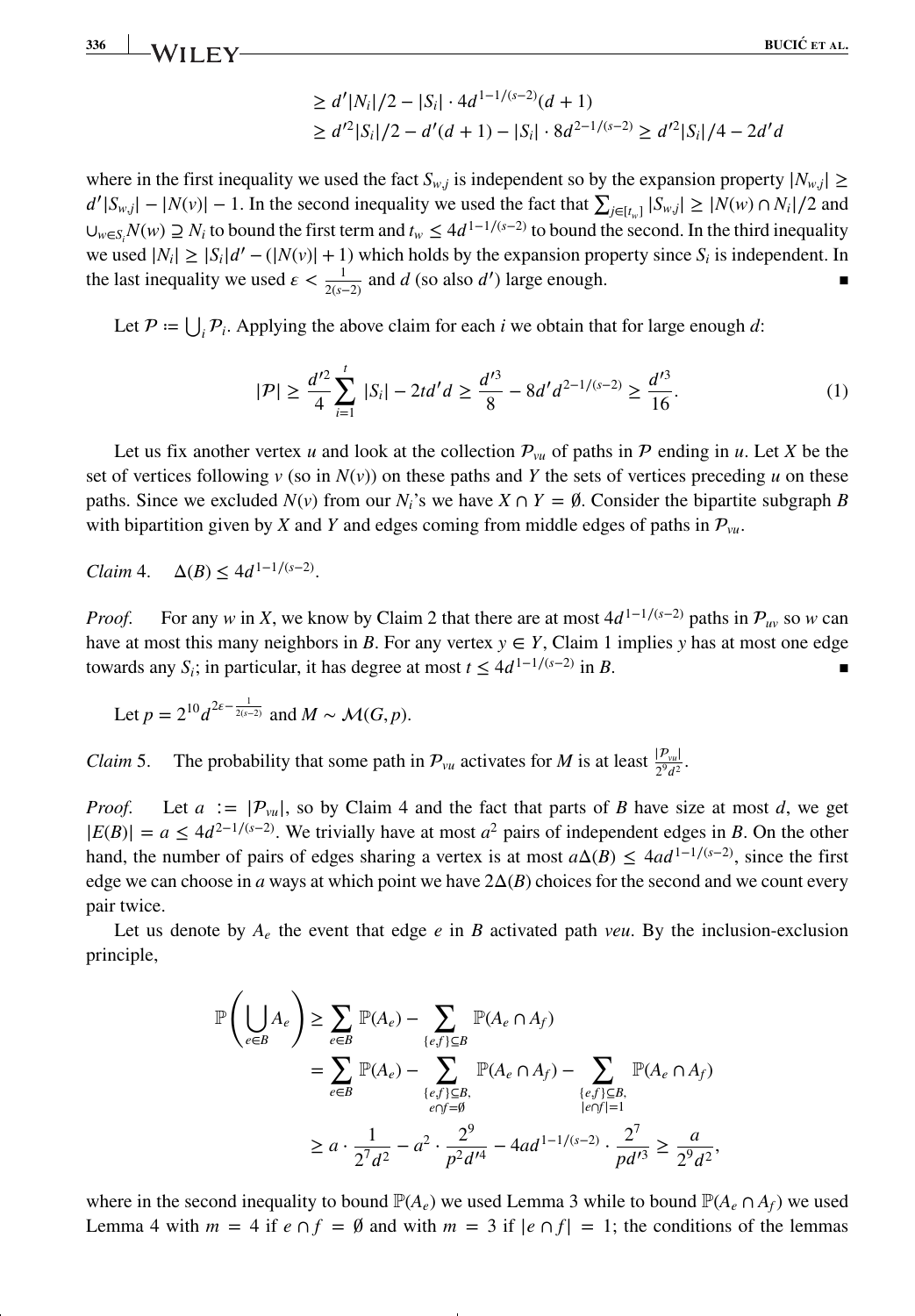are easily seen to hold for our choice of *p* when *d* is large enough. In the last inequality we used  $\frac{a}{p^2 d'^4} \leq \frac{4d^{2-1/(s-2)}}{p^2 d'^4} \leq 8d^{-2+4\epsilon-1/(s-2)}/p^2 = 2^{-17}/d^2$  and  $\frac{d^{1-1/(s-2)}}{p d'^3} \leq 2^{-11} d^{-2+\epsilon-\frac{1}{2(s-2)}} \leq 2^{-19}/d^2$ , for large enough  $d$ .

Using Claim 5 and the lower bound on the total number of paths in  $P$  given in (1) we obtain that the expected number of distinct neighbors of *v* in *M* is at least  $\frac{\sum_{u} |P_{vu}|}{2^{9}d^2} \ge \frac{d^{3}}{2^{13}d^2} \ge 2^{-14}d^{1-3\varepsilon}$ . As *v* was a fixed and arbitrary vertex of *G* in the above argument, we conclude that the expected number of nonparallel edges in *M* is at least  $n2^{-15}d^{1-3\varepsilon}$ .

By the Chernoff bound (Lemma 1), *M* has more than 2*pn* vertices with probability at most *e*<sup>−</sup>*np*∕3, and each such outcome can contribute at most  $n^2$  edges to our expectation. So we can find an outcome with at most 2*pn* vertices and at least  $n2^{-15}d^{1-3\varepsilon} - n^2e^{-np/3}$  edges, so of average degree at least  $n2^{-14}d^{1-3\varepsilon}/(2pn) - np^{-1}e^{-pn/3} \ge 2^{-26}d^{1-5\varepsilon + \frac{1}{2(s-2)}} \gg d\sqrt{\log d}$  since  $\varepsilon < \frac{1}{10(s-2)}$ . So we can find a  $K_d$ minor by Theorem 4.

Let us first remove the requirement that independent sets expand.

**Corollary 1.** Let  $s \geq 3$  be an integer,  $\epsilon < \frac{1}{10(s-2)}$  and d be large enough. Every  $K_s$ -free graph G on *n* vertices with  $\Delta(G) \leq d$  and no  $K_d$  minor has  $\alpha(G) \geq \frac{n}{d^{1-\epsilon}}$ .

*Proof.* The proof is by induction on the number *n* of vertices of *G*. The claim is trivial in the base case  $n \leq d^{1-\epsilon}$ . As *G* has no  $K_d$  minor, Theorem 5 implies it cannot be  $d^{1-\epsilon}$ -independent set expanding. In other words, there is an independent set *S* in *G* with  $|N(S)| < (d^{1-\epsilon}-1)|S|$ . Then  $G' = G \setminus (S \cup N(S))$ still has  $\Delta(G') \leq \Delta(G) \leq d$ , is  $K_s$ -free and has no  $K_d$  minor, so by the inductive assumption it has an independent set *<sup>S</sup>*′ of size <sup>|</sup>*G*′ <sup>|</sup>∕<sup>1</sup>−. There are no edges between *<sup>S</sup>* and *<sup>S</sup>*′ since *<sup>N</sup>*(*S*) ∩ *<sup>G</sup>*′ <sup>=</sup>  $\emptyset$ , so *S* ∪ *S'* is an independent set of size  $|S| + |G'|/d^{1-\epsilon} \ge (|S| + N(S) + |G'|)/d^{1-\epsilon} = n/d^{1-\epsilon}$ ,  $\blacksquare$  as desired.

Let us finally remove the restriction on the maximum degree to obtain our main result.

*Proof of Theorem* 3. Note that G has average degree at most  $d\sqrt{\log d}$  as otherwise Theorem 4 implies it has a  $K_d$  minor. This implies that there can be at most  $n/2$  vertices of degree at least  $2d\sqrt{\log d}$ in *G*. In particular, there is an induced subgraph of order at least *n*∕2 with maximum degree at most  $2d\sqrt{\log d}$ . Applying our Corollary 1 (with  $2d\sqrt{\log d}$  in place of *d* and for some  $\varepsilon'$  which satisfies  $\varepsilon < \varepsilon' < \frac{1}{10(s-2)}$ ), we obtain  $\alpha(G) \ge \frac{n/2}{(2d\sqrt{\log d})^{1-\varepsilon'}} \ge \frac{n}{d^{1-\varepsilon}}$ , using *d* is large enough and  $\varepsilon < \varepsilon'$ , completing the proof.  $\blacksquare$ 

### **4 CONCLUDING REMARKS**

We proved that every  $K_s$ -free graph *G* on *n* vertices has a clique minor of order polynomially larger than  $n/\alpha(G)$ , which would be implied by Hadwiger's conjecture. In particular, we can take any power smaller than  $1 + \frac{1}{10(s-2)-1}$ . Examples based on random graphs used to bound the Ramsey number *R*(*s*, *k*) for *s* fixed and *k* large (see [5] and references therein) are  $K_s$ -free and have no clique minor of order  $(n/\alpha(G))^{1+\frac{1}{s-1}+\alpha(1)}$ , showing that our result is best possible up to a constant factor in front of the  $\frac{1}{s-2}$ term. In terms of the constant factor, being more careful with our bounds one can easily improve the 1∕10 factor to 1∕8 and with more work even a bit further. It would be interesting to determine the best possible exponent of  $n/\alpha(G)$  in our result.